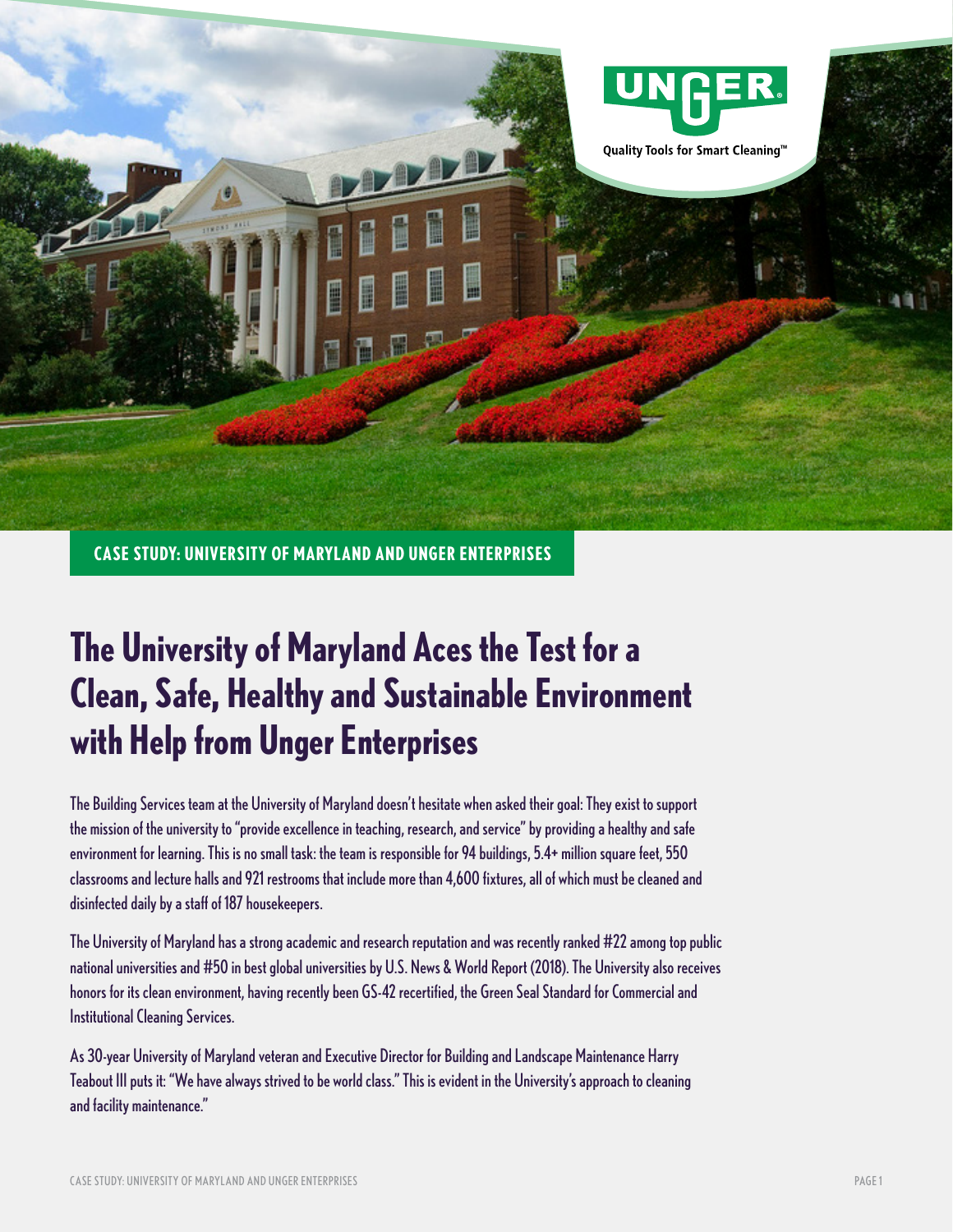



# **THE CHALLENGE: INCREASING EFFICIENCY**

Similar to other universities and organizations over the years, the University of Maryland has been faced with budget reductions which resulted in the need to increase efficiency and productivity. For the Building Services team, this meant doing more with less following a team headcount reduction of 100 full-time employees. The team needed to find a way to do things faster while maintaining its extremely high quality standards. They found the answer in a "team cleaning" approach with the help of Unger Enterprises, Buckley and Associates and Daycon Products Co., Inc., the University's industrial distributor. That approach, which has been in place for many years, continues to pay off in terms of helping the university achieve more quality cleaning results in less time.

Before team cleaning, the University had no standardization across cleaning products and procedures and no synergies among cleaning products. In addition, they were dealing with eight to 12 vendors, which resulted in a broad range of disconnected products across the campus and a lot of headaches for the Purchasing department, which was spending 30 percent of its time buying cleaning products. Building Services realized that moving to one contract could save them thousands of hours while also giving them the consistency and standardization they lacked.

"This was an 'aha moment' when the team realized that we could partner with Procurement and articulate our Vendor Managed Inventory (VMI) and floor care needs and move from bidding on individual products to bidding holistically."

– Keith Gurley, Daycon Products Co., Inc.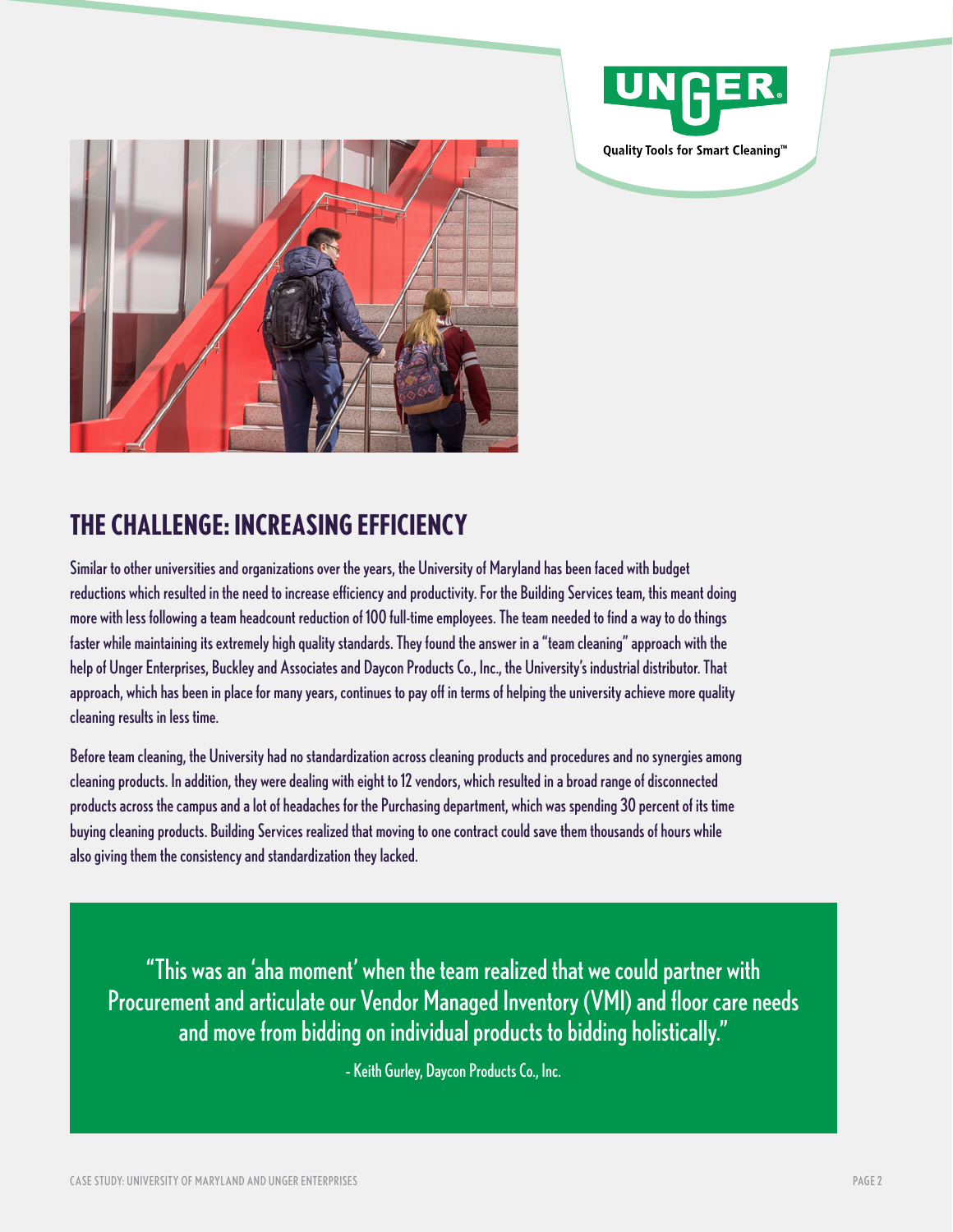

# **THE SOLUTION: A BETTER AND MORE EFFICIENT WAY TO CLEAN**

With the move to one contract, the University of Maryland brought in long-time cleaning partner Unger Enterprises to standardize their processes, procedures and products. It all started in the restrooms, which is a critical area for cleaning and an area where the most intensive training is needed for dealing with chemicals and bodily fluids.

"Restrooms are an area where the most complaints arise, but can also be an area of opportunity to showcase the cleanliness and health of an entire organization," said John Lombardo, Vice President of Global Marketing for Unger Enterprises.

The University of Maryland began using Unger's RestroomRX in the summer of 2017 and now have approximately 100 of these restroom work stations across the campus. The RestroomRX includes everything in one system – a Cleaning Cart (including vinyl trash bag, all tool clips and holders), 32-quart or 16-quart dual bucket system, mop holder, colorcoded Micro Mop 15.0, telescopic dustpan, NiftyNabber®, swivel brush, toilet bowl brush, and duster – so that custodians have everything they need at the beginning of their shift.



"We organize the tools and make them easily accessible to deliver the right tool for the right job, and ultimately to significantly improve quality of clean, worker safety and productivity," said Lombardo. "Ergonomics are key to the design to ensure worker safety and reduce workers' compensation costs."

### **Key benefits of the RestroomRX include:**



The Ergo Rail eliminates poor posture and allows custodians to maneuver the cart in and out of restroom entrances quicker and easier. A patented clip system ensures all tools have an identified position on the cart and are securely in place while moving down the hall. Custodians do not have to bend or reach to get tools from the cart.



The Storage Module substantially limits trips to a supply closet to restock supplies, which increases productivity. The patent pending Narrow Tool Tower design allows all tools to remain within the boundaries of the cart.



# Safety **Efficiency** Efficiency **Cleanliness**

Tools in the system, such as the Dual Bucket, Telescopic Dustpan and patent pending Drip Tray, are designed to deliver optimal productivity and cleaning results.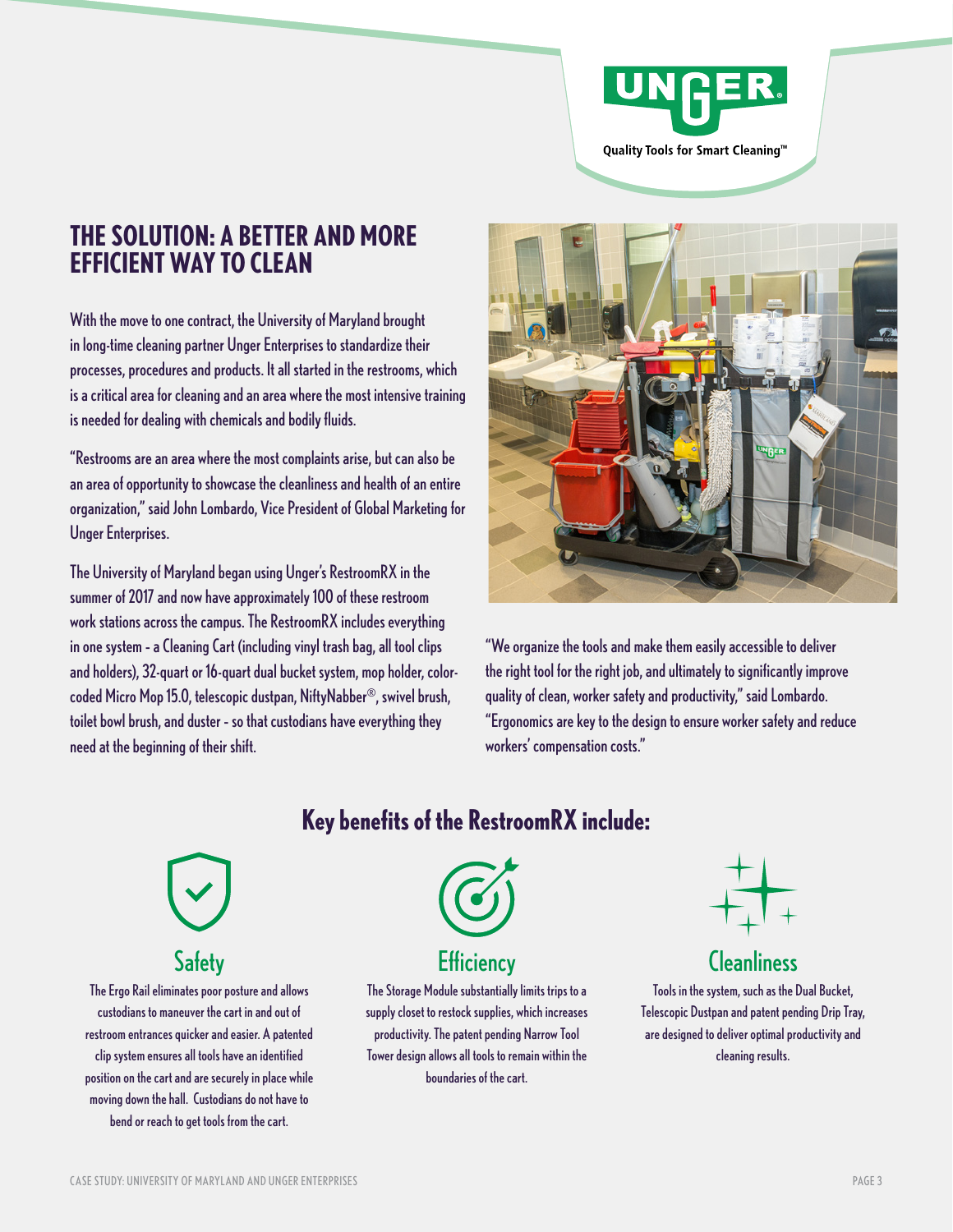

"This is one of the best products I have seen for getting a true clean and has increased our standard of cleaning across the campus," said Byron Coleman, Operations Manager, Building Services.

Beyond the system itself, key to the success of the RestroomRX is that Unger didn't just deliver the tools but also the processes to standardize the cleaning approach. Prior to team cleaning and RestroomRX, the University of Maryland used a zone cleaning approach in which every cleaner cleaned in their own way. With the Unger system, restroom cleaning is now a structured process with standardized tools and best practices, and the University conducts training every month to ensure compliance. "This approach allows every employee to be better than average," said Coleman.

In addition to improving cleanliness, the RestroomRX system brought the University "consistency across the campus so that every customer

# "I've been in the industry for 30 years and Unger is truly on the cutting-edge of innovation."

– Byron Coleman, Operations Manager, Building Services

walking into any of our buildings knew exactly what to expect," added Sheryl Shamblee-Carter, Zone Supervisor.

When asked why Unger was the right solution for the University of Maryland, Assistant Director for Building Services Bob Pils explained it this way: "I've been in the industry for 30 years and Unger is truly on the cuttingedge of innovation. They are never standing still but always thinking ahead to the next innovation and customizing solutions for us."

# **FINAL GRADES ARE IN: A+!**

Perhaps the most impressive result of the University of Maryland's cleaning program is that despite losing 100 full-time employees from the custodial staff, the University experienced no decrease in the quality of cleanliness – a tribute to the efficiency and productivity gains of the Unger solutions and the Building Services team's dedication.

A third-party study done annually by Sightlines backs this up, consistently rating the University of Maryland with top inspection scores in the housekeeping area. The most recent survey results show that the University of Maryland's inspection ratings exceed their Big Ten Schools peers' average.

The GS-42 re-certification, which helps with recruitment, is another proof point that the program is working. The University of Maryland was the first public university and the second among all universities in the country to be awarded the certification. The University reviews all of the products it purchases each month from a sustainability standpoint, and 82 percent are consistently scoring higher than the standard every month across all 94 campus buildings.

The housekeeping staff are among the biggest fans of the new cleaning system. Unger is providing them with the tools and processes to help them do their jobs more safely and efficiently. In addition, over the past five years, the Building Services Department has seen a significant reduction in work process/ergonomic injuries.

Some of the biggest impacts can't be measured. Some organizations don't view facilities management as a revenue-generating business, but the University of Maryland Building Services team sees it differently. "If our grounds don't look clean,

we could lose prospective students," said Pils. "You never know who is on campus, whether they are prospective students or future donors. The mission for us remains the same: ensure a clean, safe, healthy environment for everyone who walks on our campus or into any of our buildings."

"Prospective students and their families may not recall all of the specifics of the academic programs we offer after they visit, but they will remember what the campus looked like and the feeling of whether they want their child living here," added Teabout. In other words: You never get a second chance to make a first impression.